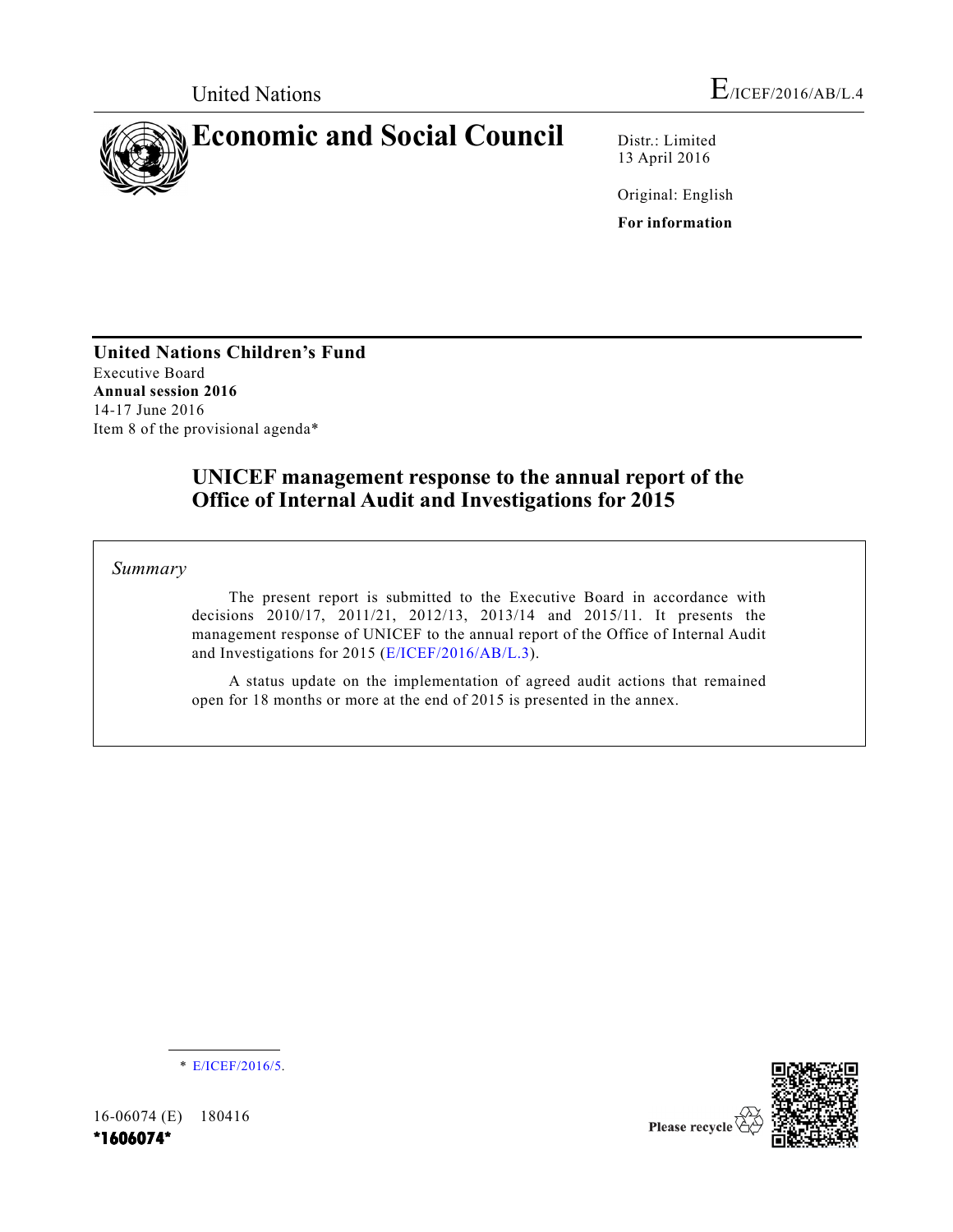# Contents

|       |                                                                                        | Page           |
|-------|----------------------------------------------------------------------------------------|----------------|
| I.    |                                                                                        | 3              |
| П.    |                                                                                        | $\overline{4}$ |
| III.  |                                                                                        | $\overline{4}$ |
| IV.   | Management actions and plans to address the recommendations of country office audits   | 8              |
| V.    | Management actions and plans to address the recommendations regarding headquarters,    | 11             |
| VI.   | Management actions to address the findings of investigations                           | 12             |
| VII.  | Management actions to address the concluding observations in the UNICEF Audit Advisory | 14             |
| Annex |                                                                                        |                |
|       | Progress update on audit recommendations that remained unresolved for more than        | 16             |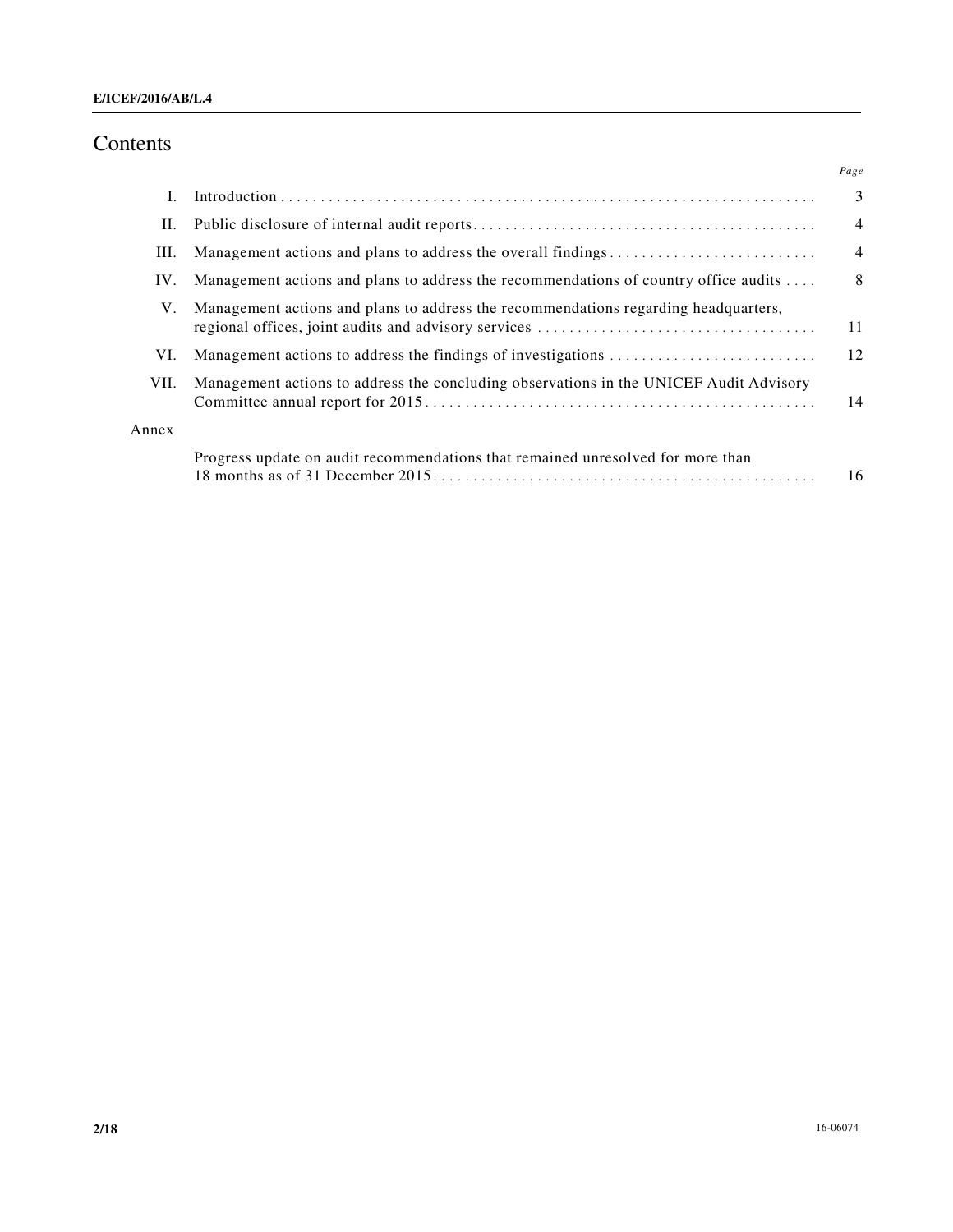## **I. Introduction**

1. This report has been prepared by the management of UNICEF in response to the Office of Internal Audit and Investigations (OIAI) annual report for 2015.

2. Management is pleased to note that the OIAI assurance summary and opinion for 2015 is that the adequacy and effectiveness of the UNICEF framework of governance, risk management and controls was generally satisfactory during 2015. Management also recognizes that there is scope for further improvement and is committed to further enhancing policies, procedures, systems, staff practices and performance-monitoring mechanisms to assure appropriate governance, risk management and control practices throughout UNICEF. This management response describes the actions that management has taken to address the key issues identified in the audits and investigations undertaken by OIAI in 2015, as summarized in their annual report.

3. The management of UNICEF is committed to having an effective internal audit and investigations function and to having OIAI carry out its activities in accordance with its Charter. In 2015, OIAI capacity was expanded with the establishment of an additional position for a P-4 Investigator, the upgrade of one P-3 internal audit position to P-4 level, and increased funding for travel by auditors and investigators. In 2016, the investigation capacity was further expanded with the addition of one P-4 Investigator position.

4. Management continues to appreciate the detailed quarterly reporting by OIAI on the implementation status of its annual workplan and on the follow-up to agreed audit actions, which are provided to management and to the UNICEF Audit Advisory Committee (AAC). This quarterly reporting helps management to systematically monitor the implementation of agreed audit actions. In the first quarter of 2016, OIAI provided the Field Results Group with access to the new management audit software introduced by OIAI in 2015. This access strengthens management's capacity to address open audit actions and to identify patterns of strength and shortcomings in internal controls reported by OIAI so as to refine UNICEF policies and procedures and continue to improve management practices.

5. Management appreciates the OIAI audit approach, which includes the participation of operations staff in selected aspects of some country office audits. In 2015, 17 operational staff assisted in internal audits of country offices other than their own. Such participation strengthens knowledge exchange between offices as well as staff understanding of the functioning and assessment of internal controls through application of the professional discipline of internal audit.

6. UNICEF welcomes the valuable contribution of the AAC in reviewing and providing general guidance on OIAI workplans and reports. Management has considered the advice provided by the AAC in the concluding observations of its annual report for 2015 (posted on the Executive Board website) on the assessment of the quality of the office's performance, and in the development of management actions to further strengthen governance, risk management and control at UNICEF. The specific advice provided by the AAC is addressed in section VII of this report.

7. Management notes that a total of 38 internal audit reports of UNICEF activities were issued in 2015, with 100 high-priority actions out of a total of 561 actions agreed between OIAI and UNICEF management. The management is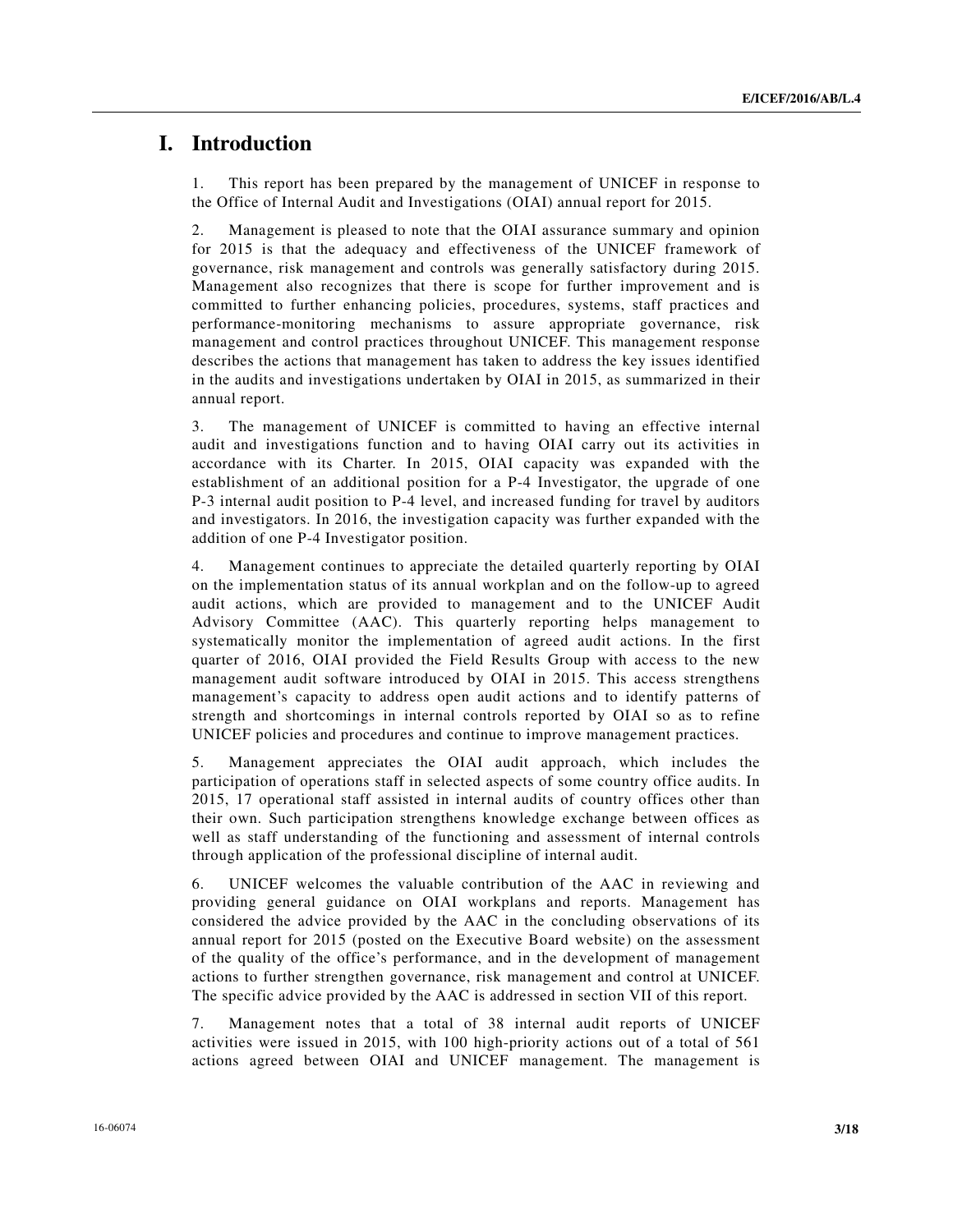pleased to note that the ratio of high-priority actions to the total number of actions has decreased for the third year in a row, going from 25 per cent in 2013 to 24 per cent in 2014 and 18 per cent in 2015. Among the 38 audit reports issued is one inter-agency audit that did not include any actions directed to UNICEF.

8. Management continues to appreciate the advisory services provided by OIAI, including the five advisory exercises undertaken in 2015, including one advisory review for which no report was issued. The four offices for which OIAI issued reports — the Global Staff Association, the Ethics Office and the Haiti and Madagascar country offices – have noted the valuable contribution of this advice.

9. Management notes that OIAI was *generally compliant* with both the International Standards for the Professional Practice of Internal Auditing of the Institute of Internal Auditors (IIA) and the Uniform Guidelines for Investigations (endorsed by the 10th Conference of International Investigators in 2009) based on the independent quality assurance review conducted in 2013. This is the highest rating given by the IIA. Management notes that a quality assurance review by a qualified external independent reviewer is to be conducted at least every five years.

# **II. Public disclosure of internal audit reports**

10. Pursuant to Executive Board decision 2012/13, all internal audit reports are subject to public disclosure. The same decision provides for the Executive Director and the Member States to request the Director of OIAI to redact or withhold reports under certain conditions. Of the 38 audit reports issued in 2015 (including the joint audit issued by the United Nations Development Programme (UNDP)), management notes that 32 were publically disclosed on the UNICEF website, at <www.unicef.org/ auditandinvestigation/>, by 31 March 2016. Management is pleased to report that all disclosed audit reports can also be accessed through the UNICEF Transparency Portal, <http://open.unicef.org/>, which was launched in 2015. This new site contains a wide range of information on UNICEF performance. In 2015, at the request of the Executive Director, one audit report was redacted by the Director of OIAI before public release. The remaining six reports issued in 2015 are in the process of review for disclosure.

# **III. Management actions and plans to address the overall findings**

11. The 2015 OIAI annual report lists 18 audit actions that remained open for more than 18 months as of 31 December 2015, compared to 20 actions as of 31 December 2014. All 18 actions arose from audits of headquarters functions. The office has reported to management that five of the actions that remained open as of end-2015 had been closed by 31 March 2016. A summary of the progress made in addressing the 13 remaining open actions is contained in the annex to the present report.

12. UNICEF management notes that of the 38 audit reports of UNICEF activities issued in 2015, 5 had an overall unqualified rating (indicating fully satisfactory controls), up from 3 in 2014; and 22 had a moderately-qualified rating, the same number as in 2014. In its annual report (paragraph 34), OIAI notes that "'unqualified' or 'moderately-qualified' (satisfactory) audit ratings signal to management that controls and processes are generally established and functioning as intended."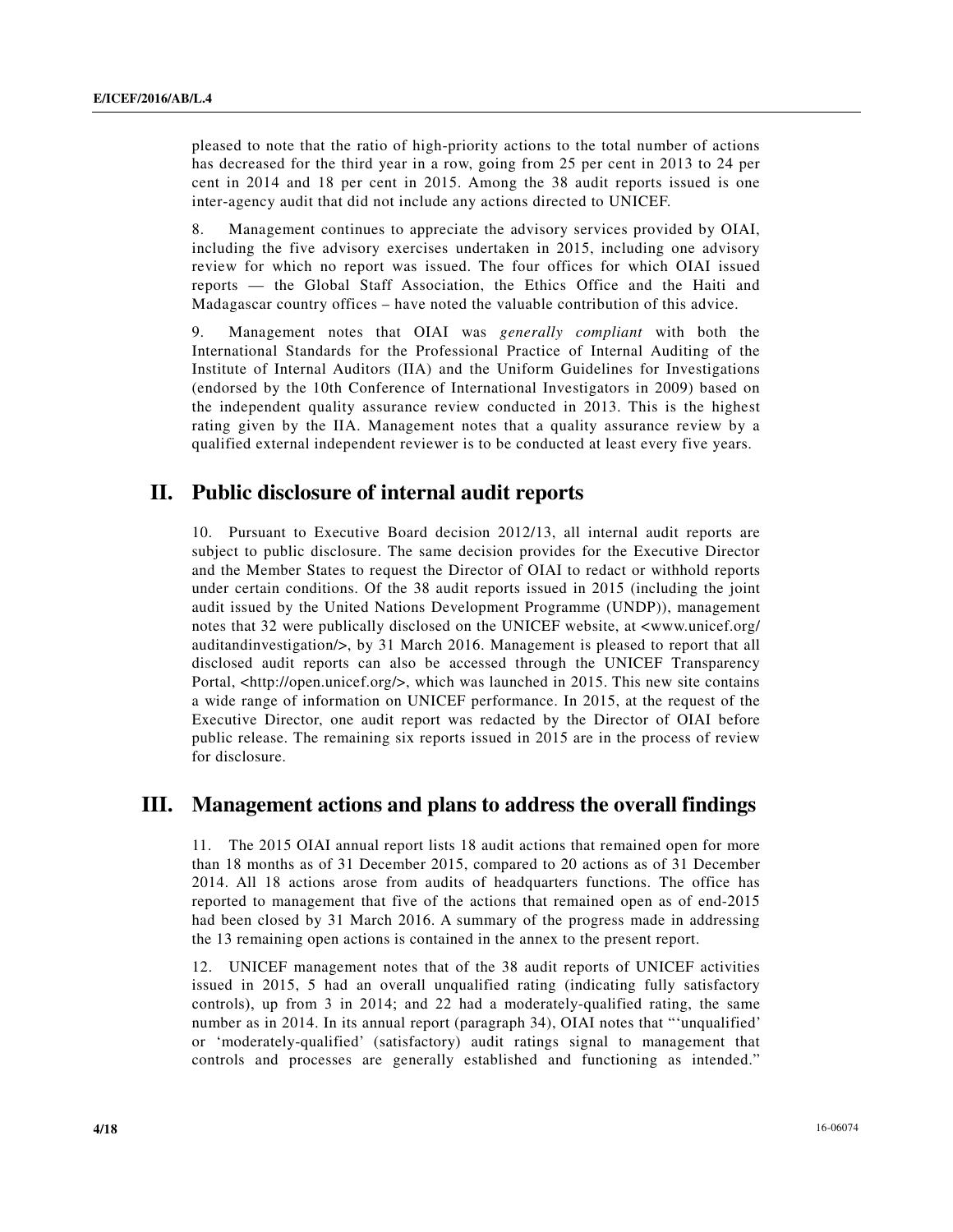Management is pleased to note that in 2015 no audit report presented an adverse rating (compared to two reports in 2014).

13. However, management notes with concern that 11 offices received a stronglyqualified rating in 2015 (compared to 12 in 2014). In 2015, the Executive Director continued the practice of addressing any office with a strongly-qualified or adverse rating by writing to each concerned head of office and his or her supervisor to emphasize the criticality of the audit findings, the urgency of acting on the agreed remedial actions, and the importance of learning and improvement going forward.

14. Of the 38 audit reports of UNICEF activities issued in 2015, 83 per cent of all high-priority actions were in three risk areas: results-based management and reporting, supply and logistics, and governance and accountability. Result-based management and reporting accounted for 48 per cent of all high-priority actions, an increase from 42 per cent in 2014. High-priority actions related to supply and logistics increased from 12 per cent of all high-priority actions in 2014 to 24 per cent in 2015.

15. Management notes that in 2015 OIAI again considers the policies and procedures of UNICEF to be generally appropriate to manage the risks in country office governance, programme management and operational support, and acknowledges the OIAI analysis of the underlying reasons for identified weaknesses largely to be insufficient compliance in some offices. In 2015, management initiated important organization-wide actions to promote staff awareness of relevant policies and procedures, and to strengthen monitoring and oversight to more quickly identify and address weaknesses in the areas of the most frequently occurring audit observations. A selection of the most important actions that began in 2015 and have continued in 2016 is presented in the following section.

#### **Results-based management and reporting**

16. Management acknowledges that results-based management and reporting includes the largest percentage of agreed actions in country office audit reports issued in 2013, 2014 and again in 2015. To further strengthen results-based management and reporting, UNICEF took significant actions in 2015 and continues to introduce and institutionalize additional actions in 2016.

17. In October 2015, UNICEF revised the process for the development of new country programmes through the introduction of a programme strategy note. This includes increased attention to the clarity of results statements and indicators, and how these indicators are monitored and reported; a theory of change that describes how country programme results will be achieved over the course of the programme cycle; and an analysis of the alignment between the planned results and the expected funding from regular resources and other resources to be requested for approval by the Executive Board. The strategy notes for each country programme are developed with the involvement of regional offices and headquarters divisions, and are an important new reference for Regional Directors' review and endorsement of country programme documents (CPDs) before they are submitted to the Executive Board for consideration of approval.

18. In February 2016, UNICEF launched the Country Office Performance Scorecard, which provides easy-to-read, accessible information on the performance of each country office across five core dimensions: programme performance.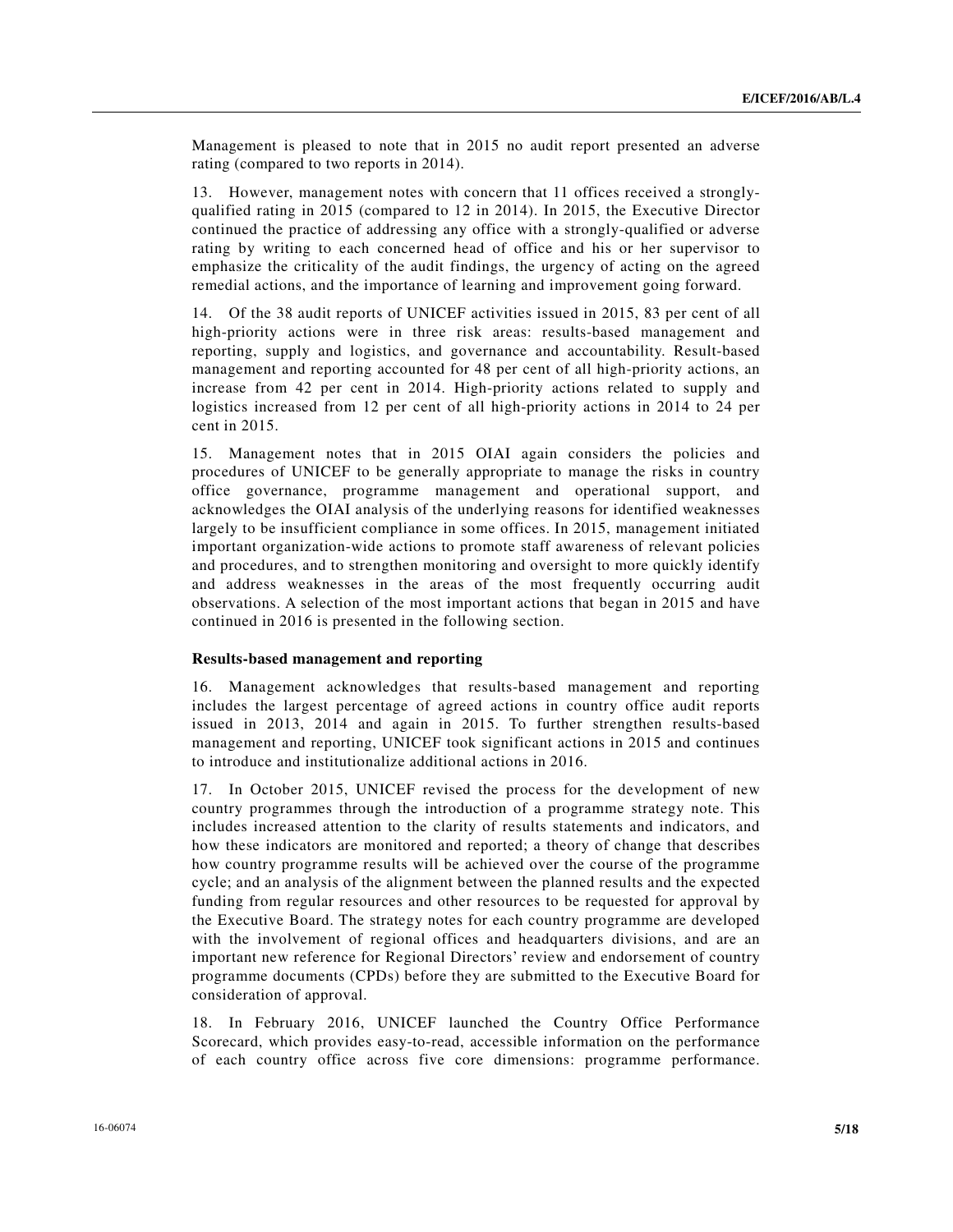people, financial and partnership management and quality assurance. The five dimensions of the scorecard strengthen awareness of the performance status of each country office in areas that have often led to agreed audit actions. The system also presents a multi-office view of the performance of all country offices by region, budget, income classification of the programme country and the status of humanitarian action. These multi-office views support the assessment of performance among and between peer groups of offices. The scorecard facilitates stronger accountability at country, regional and headquarters levels for regular monitoring of office performance and timely action to address performance that falls below organizational standards. The scorecard is a component of the UNICEF inSight system, which is available to all staff through the UNICEF intranet.

19. The quality assurance dimension of the performance scorecard will include a rating for two aspects of each country programme's planned results: (a) the quality of the vertical logic of the results chain of outputs to outcomes to impact, and (b) the quality of the horizontal logic of results to indicators to means of verification of result and indicator status. Monitoring and quality assurance of these aspects was introduced in the Eastern and Southern Africa region in 2015 and is contributing to improvements in the quality of programme results statements and indicators in the region. In 2016, these aspects will be a component of the performance scorecard for all country offices.

20. To strengthen staff skills in the application of results-based management, UNICEF initiated an organization-wide learning effort for 2015 to 2017. All related courses and materials will be available in English, French and Spanish, and UNICEF is also supporting country and regional offices to translate the materials into other working languages. The learning package includes sessions on planning, implementation, monitoring, evaluation and reporting. UNICEF considers resultsbased management in implementation to be essential, as it is the programming phase to which programme staff devote the majority of their time. Support to programme implementation issues was the largest focus of all agreed high-priority audit actions in 2015 (21 per cent of the total). An e-learning course on results-based management will be available in May 2016 and all professional staff will be required to complete the course in 2016. A face-to-face results-based management learning programme, developed with the United Nations System Staff College, began with a global training of master trainers in February 2016 and will be introduced across all regions and at headquarters starting in May 2016. The face-toface learning programme aims to reach 2,000 staff in 2016, and will continue in 2017. The training will include programme staff at country, regional and headquarters levels to broaden their level of awareness and application of resultsbased management approaches beyond the planning, monitoring and evaluation staff who had been the principal participants in previous learning actions. The learning courses are supported by a handbook, being developed with the organization that supported the development of the United Nations Development Group handbook on results-based management.

21. UNICEF continues to strengthen programme monitoring, with actions in 2015 that included improved guidance on key issues to consider during field monitoring and the introduction of the UNICEF eTools suite of electronic applications. The suite has numerous uses for country offices, including the management of field monitoring, documentation and follow-up. The key features of the eTools package were originally developed by the Lebanon Country Office and used in several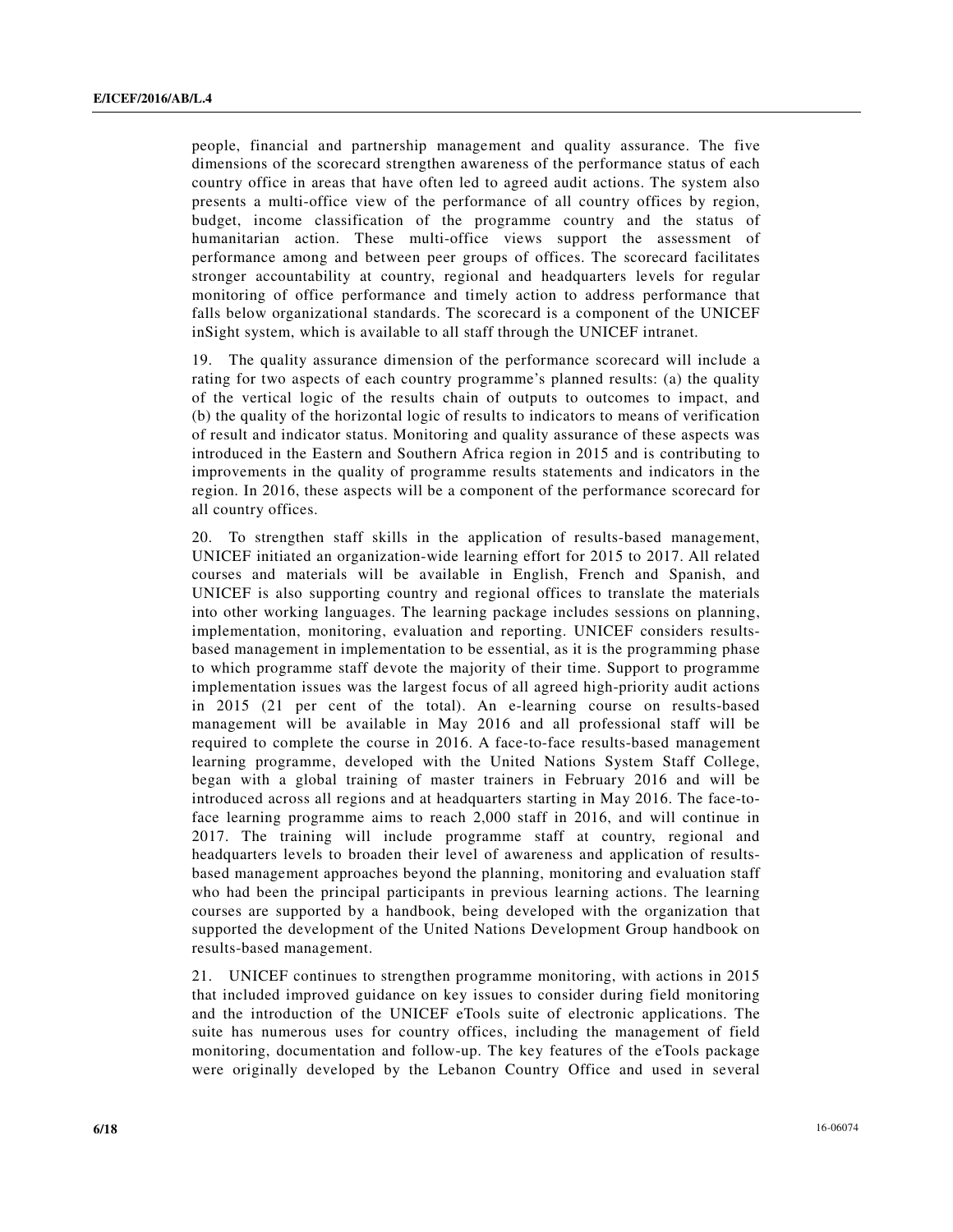country offices in the Middle East and North Africa region. The eTools suite also includes features for travel and partnership management, as well as supply monitoring. A workplanning module to be introduced in 2016 will include a facility for reporting by implementing partners in humanitarian action. With links to VISION (the UNICEF enterprise resource planning system), eTools improves staff efficiency by eliminating data entry between VISION and other monitoring systems, and obviates local development of other key management tools. The plan is to roll out eTools to 25 country offices by the end of 2016.

22. Management is pleased to report significant improvements in the application by UNICEF of the harmonized approach to cash transfers (HACT). This marks an important improvement and is the result of the organization's dedicated attention to HACT management since 2014. Building on the successes of 2015, UNICEF has expanded the scope of responsibilities of the dedicated posts in five regional offices (which will be increased to six regional offices by the end of 2016) from the provision of HACT support to the broader issue of UNICEF engagement with implementing partners. This role expansion builds, in part, on experience during the Nepal earthquake response in 2015 when the Regional Office for South Asia provided technical assistance to the Nepal Country Office in the development of new agreements with implementing partners, which greatly strengthened the quality of agreements and accelerated their finalization. The expanded role is expected to strengthen key aspects of the organization's contracting and procurement practices, which were the source of 19 per cent of all high-priority agreed audit actions in 2015.

#### **Supply and logistics**

23. To strengthen staff skills and practices in procurement and logistics, the Supply Division continued to advance its multi-year Contracting for Services Supply Strategy that in 2015 included workshops on contracting for services in each region, and the release of a repository of terms of reference for frequently occurring types of service contracts. The repository is available to all staff through the UNICEF intranet. In 2015, 33 staff from six offices in the Middle East and North Africa (MENA) region participated in a three-day course on managing construction service projects.

24. In 2016, Supply Division is revising the guidance related to contracting for services in the UNICEF Supply Manual, and plans to conduct more than 50 staff training events on key areas, including procurement and the management of contracting for services. An online course on procurement will be launched in the second quarter of 2016. The course will include a session on developing submissions to the Contract Review Committee and another on procurement ethics, developed in consultation with the Ethics Office. Revised general terms and conditions in UNICEF procurement contracts will be issued by mid-2016, accompanied by guidance and webinar orientation sessions to staff. A contracts specialist post was established in 2016 in the East Asia and Pacific Regional Office (EAPRO), and the West and Central Africa Regional Office (WCARO) has recruited a Supply and Logistics Officer whose responsibilities include monitoring the quality of supply and logistics activities in the region.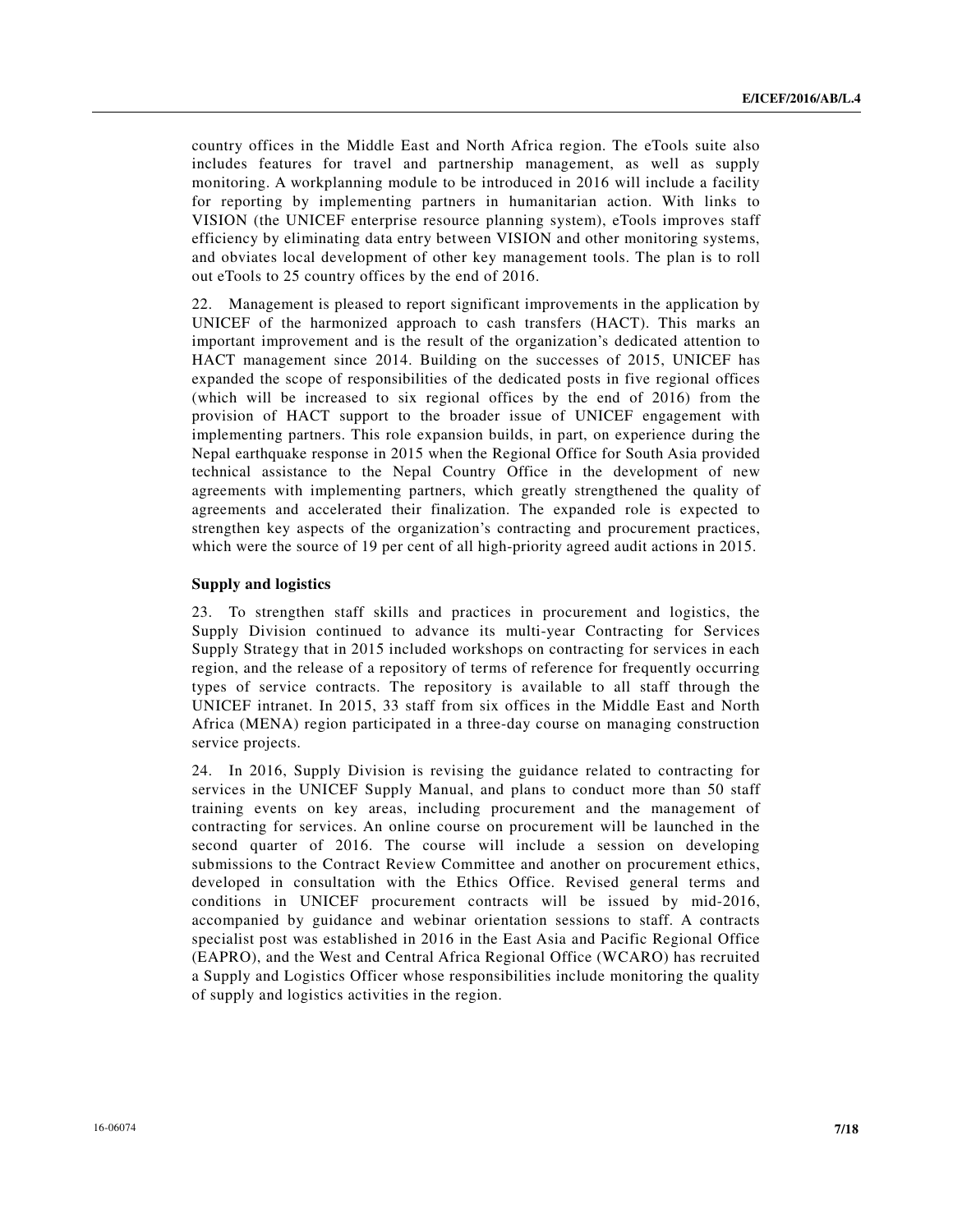#### **Governance and accountability**

25. This risk area includes supervisory structures and the establishment and functioning of mandated statutory committees and advisory groups. In 2015, the Comptroller issued a revised financial and administrative policy on internal controls, which clarified definitions of staff roles to strengthen understanding and application of the policy in offices. In 2016, the Field Results Group will issue revised guidance on the terms of reference of country management teams (CMTs), including clarification on the relationship between the CMT and the other statutory and advisory groups within a country office. Implementation of the agreed actions from the 2015 audit report of the management of service contracts in headquarters divisions will include improved guidance on the functioning of Contract Review Committees, which will also be applicable to country offices.

# **IV. Management actions and plans to address the recommendations of country office audits**

## **A. Overview**

26. UNICEF management appreciates the continued attention given to governance, programme management and operational support in the audits of country offices, and the findings reported by OIAI. In February 2016, at the invitation of OIAI, management reviewed the audit approach for country offices. This served to inform OIAI of the numerous updates to policies, procedures, guidance and performanceinformation-system changes introduced by management since 2015. Management warmly welcomes this invitation and is working with OIAI to address this important request. UNICEF management notes that in 2015 OIAI continued the positive practice of including in each audit report a plan developed by the country office (with the support and oversight of the regional office) and agreed with OIAI, which specifies the agreed action that will be taken to address each audit recommendation.

27. The OIAI annual report notes that 499 actions, of which 91 are rated as highpriority, were issued in the 34 audit reports of country/area offices during 2015. The total number of actions is similar to the 463 issued in 33 country office audits in 2014, when 116 were high priority. Management is pleased to note the 21 per cent decrease in the number of actions that were considered to be high-priority from 2014 to 2015.

28. Management notes that 8 of the 10 country offices to receive qualified-strong audit opinions operate in a humanitarian programming environment, including South Sudan, which is in a Level 3 emergency environment; and the offices in the Central African Republic and Nigeria, which are in Level 2 emergency environments. As at 31 March 2016, OIAI had closed 68 per cent of the actions issued to the eight country offices audited before December 2015.

# **B. Status of activities to strengthen controls in country offices with medium- and high-priority actions**

29. As at 31 March 2016, OIAI had closed 41 of the 91 high-priority actions (45 per cent) from audit reports issued in 2015, following the review of implementation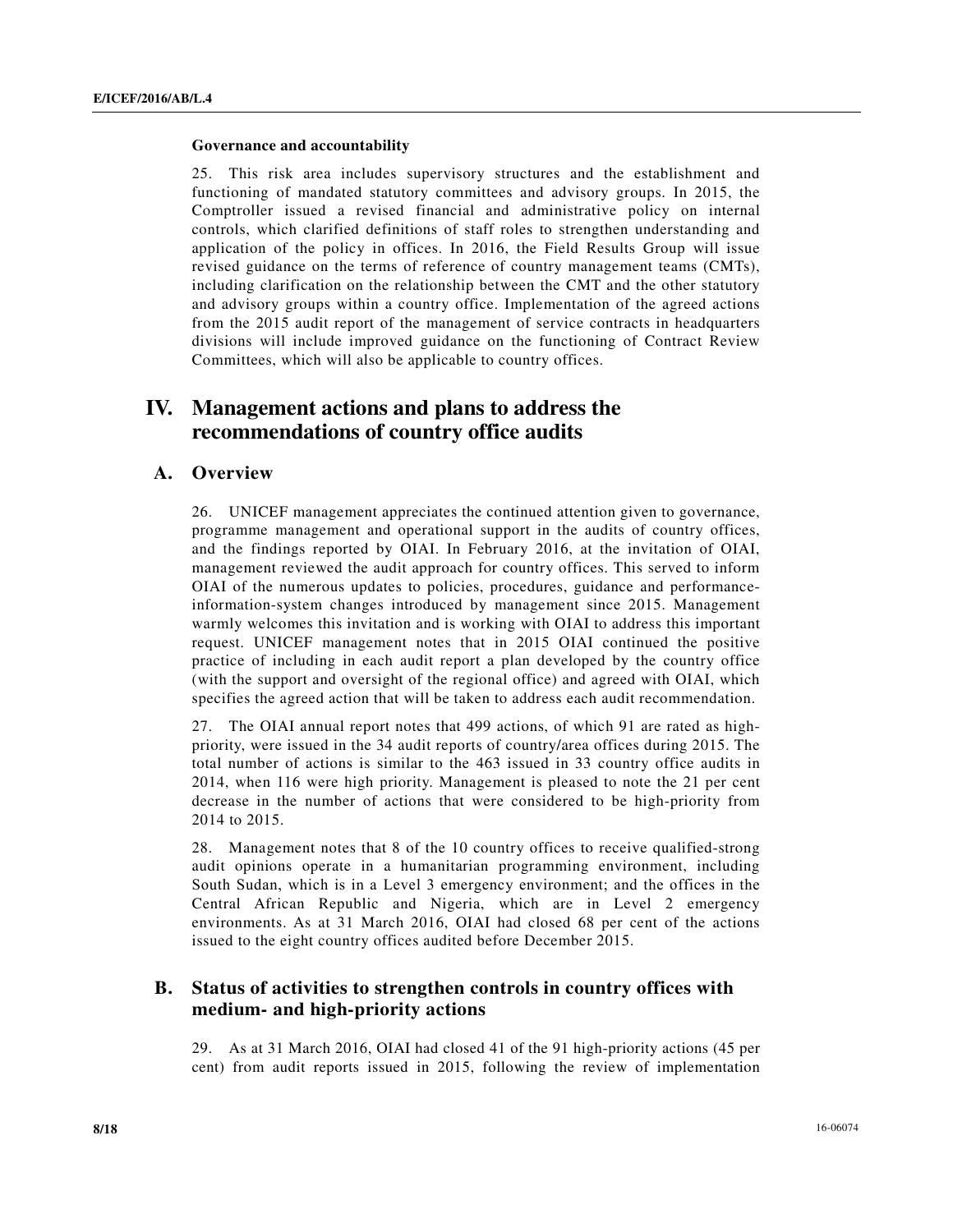reports submitted by country offices. Among the 62 high-priority actions in the 23 audit reports issued before October 2015, more than 56 per cent were closed as at 31 March 2016. This rate of closure at 31 March is similar to the rate reported in 2015. These country office actions are the result of decisive country office management and the support and oversight of regional offices.

30. It is expected that, following the end-2015 introduction by OIAI of an automated follow-up mechanism as part of their new audit software, the timeliness of country office implementation of agreed actions will be further accelerated.

31. Regional offices continue to regularly participate in audit exit meetings on-site or remotely to obtain a first-hand understanding of identified issues and to assist country offices to develop practical action plans. The implementation status of agreed audit actions is among the key performance indicators in the Country Office Performance Scorecard. The scorecard provides up-to-date information on all open audit actions for each country office, and highlights any audit actions that have remained open for more than nine months. Monitoring the status of all indicators in the scorecard is an established accountability of all Representatives, Regional Directors and headquarters Directors.

32. In the MENA region, 19 of the 28 agreed actions (68 per cent) from the 2015 audits of the Algeria and Oman country offices issued before October 2015 were closed by 31 March 2016. The regional office is working with the offices in the State of Palestine and Tunisia to address the total of 30 agreed actions (including the 3 high-priority actions) contained in the audit reports issued in the fourth quarter of 2015. UNICEF has strengthened the operations capacity of those offices affected by the ongoing conflict in the Syrian Arab Republic and neighbouring countries, including improved governance practices and financial control measures. To strengthen results-based management practices in the region, in 2015, the regional office conducted relevant training for more than 130 personnel operating in humanitarian programme environments.

33. In the West and Central Africa region, 40 of the 65 agreed actions (61 per cent) from the 2015 country office audit reports of Benin, the Central African Republic, the Democratic Republic of the Congo and Togo issued before October 2015 were closed by 31 March 2016. The regional office is working with the Guinea-Bissau and Nigeria country offices to address the 34 agreed actions (including 9 highpriority actions) contained in the audit reports issued in the fourth quarter of 2015, with particular attention to the Central African Republic Country Office, which received qualified-strong audit opinions. In late 2015, WCARO recruited staff for three new posts, to strengthen regional oversight and technical assistance to advance management for results in the region. A specialist in human resources performance measurement will be recruited in 2016. The Regional Director has identified accountability, office governance and ethics as the top management priorities for all offices in the region and maintains attention to these issues in group and bilateral interactions with country office Representatives.

34. In the Eastern and Southern Africa region, 106 of the 166 agreed actions (64 per cent) from the 2015 audits of the Comoros, Kenya, Madagascar, Namibia, Somalia, South Sudan, Zambia and Zimbabwe country offices and the Kenya water, sanitation and hygiene programme that were issued before October 2015 were closed by 31 March 2016. All agreed actions are closed for Comoros and Namibia, and the regional office is working with the other country offices to support actions to address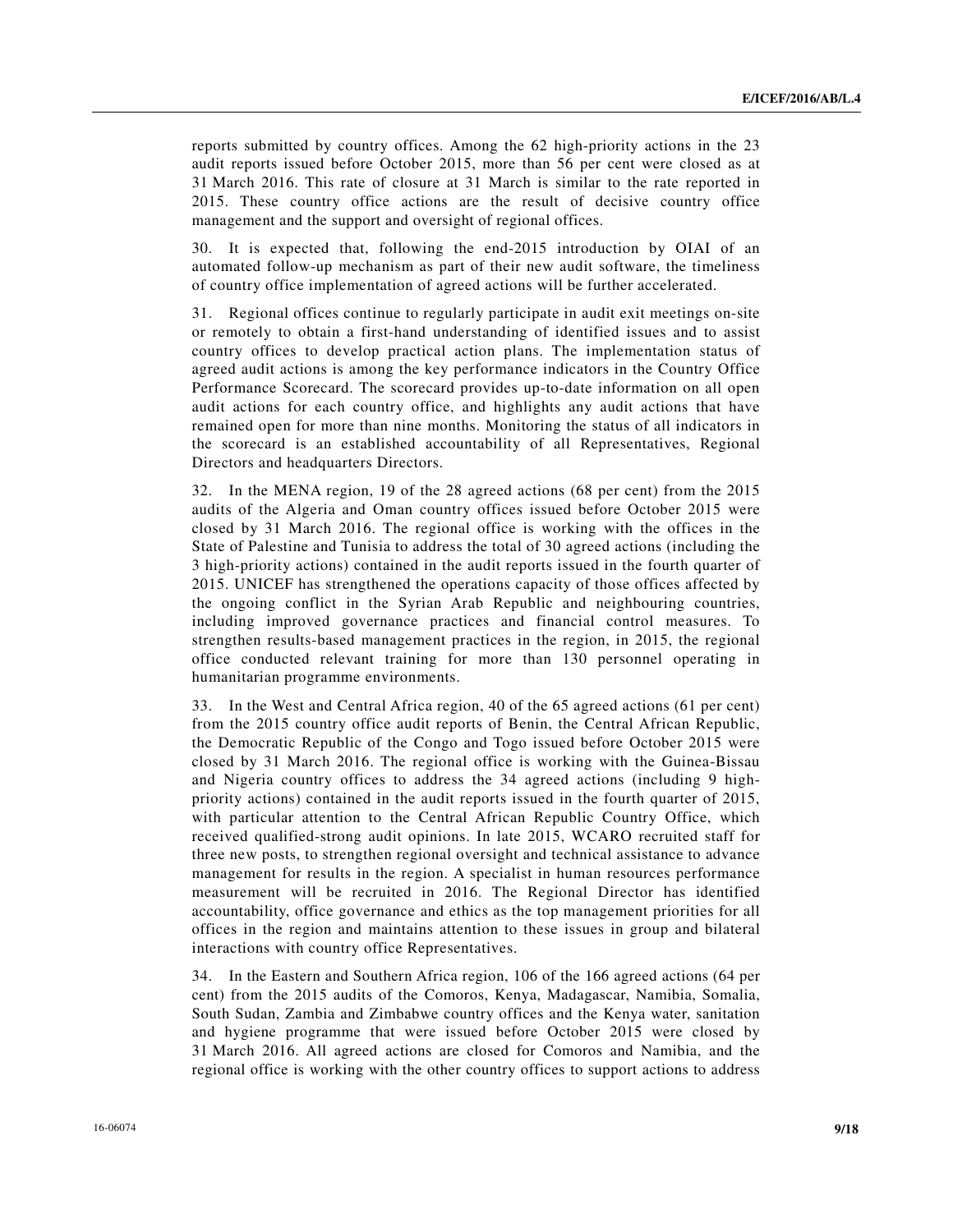the remaining open actions, with particular attention to the Kenya, Somalia and South Sudan offices, which received qualified-strong audit opinions. In 2015, responsibilities for management of the common human resources and information and communication technology functions of the Kenya Country Office and the Eastern and Southern Africa Regional Office were transferred to the regional office. An OIAI team participated in a 2015 meeting with UNICEF Deputy Representatives and Operations and Monitoring and Evaluation Specialists from the region, to strengthen awareness of common audit findings in the region and effective internal controls to address them. In 2016, the regional office will continue to organize peer-review exercises between country offices in the region, to assess and strengthen risk management practices and internal controls.

35. In the Latin America and Caribbean region, 25 of the 48 agreed actions (52 per cent) from the 2015 audits of the Brazil (qualified-strong), Costa Rica, El Salvador, Guatemala and Panama country offices issued before October 2015 were closed by 31 March 2016. The regional office is working with the Cuba, Dominican Republic and Nicaragua country offices to address the 33 agreed actions contained in the audit reports issued in the fourth quarter of 2015. Of the eight country office audits conducted in 2015, four received an unqualified opinion and one received a qualified-strong opinion. The regional office is working with the Brazil Country Office to address the issues raised in the audit, for which 4 of the 21 actions have been closed. In recognition of the strong control profile shown by most offices in the region, in 2015, the Latin America and Caribbean Regional Office initiated a project with the Field Results Group and other headquarters divisions to identify opportunities for simplifying UNICEF procedures in small country offices that operate in low-risk programming environments. The project identified promising opportunities that will be further explored in 2016.

36. In the Central and Eastern Europe and the Commonwealth of Independent States region, all 12 of the agreed actions from the 2015 country office audit of Azerbaijan were closed by 31 March 2016. The regional office is working with the Kosovo Office to address the four remaining open agreed actions from the audit of that office. Only one high-priority action was identified by OIAI in 2015 during the two audits conducted in the region. To further strengthen the management of UNICEF actions with implementing partners in the region, the regional office is establishing a P-4 specialist position for HACT and implementing partner management for 2016-2017.

37. In the East Asia and Pacific region, 11 of the 12 agreed actions (92 per cent) from the 2015 country office audits of Cambodia and the Democratic People's Republic of Korea issued before October 2015 were closed by 31 March 2016. The regional office is working with the Philippines and Timor-Leste country offices to address the 42 agreed actions (including 11 high-priority actions) contained in the audit reports issued in the fourth quarter of 2015. During 2014-2015, all country offices in the region had conducted ethics training for their staff. In 2016, the regional office contracted an organization that will help country offices in the region to develop capacity in risk-management approaches. The regional office will hold a session on common audit issues during the 2016 Regional Meeting of Deputy Representatives and Operations Chiefs.

38. In South Asia, 6 of the 19 agreed actions (32 per cent, including 2 highpriority actions) from the India country office audit that was issued in August 2015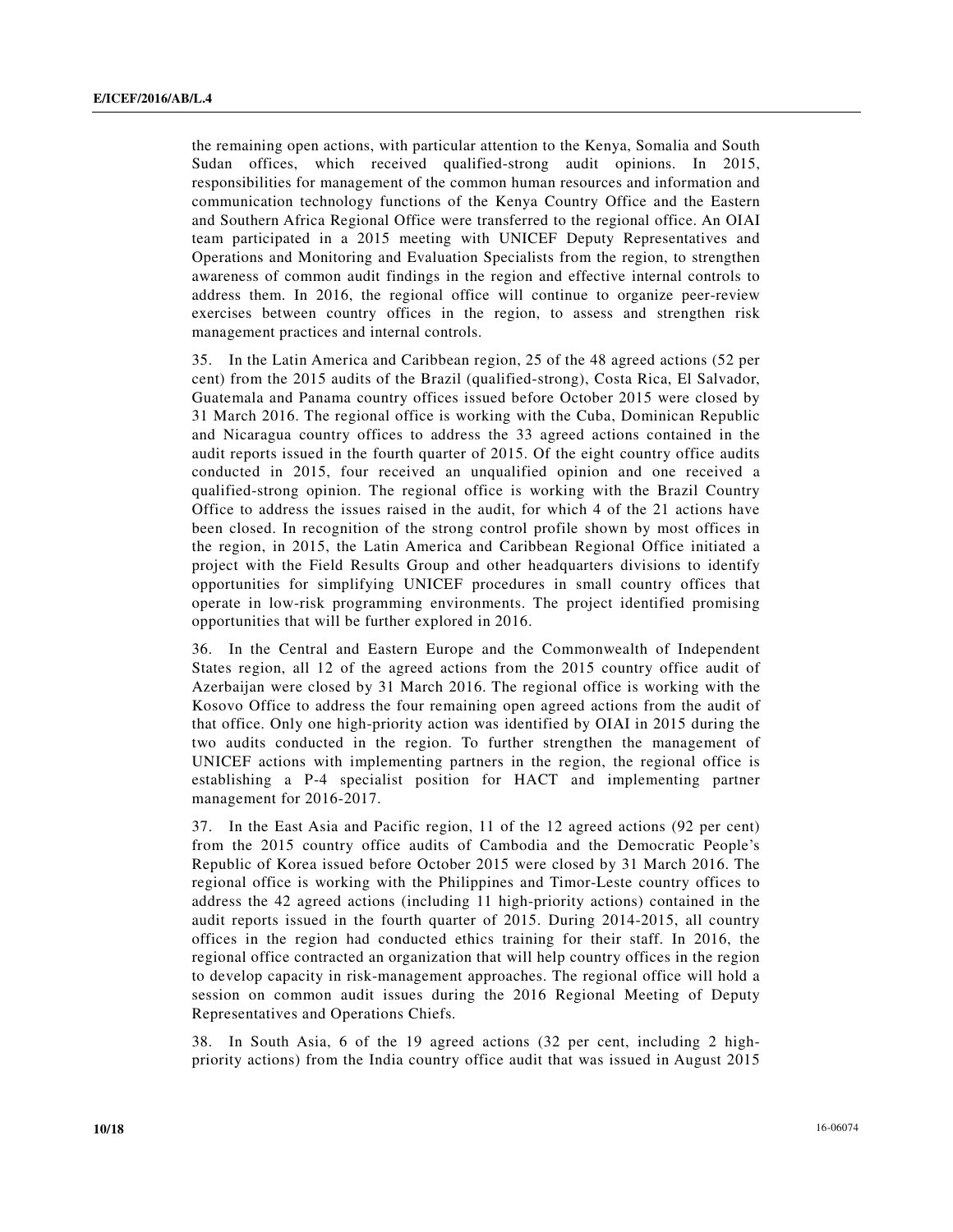were closed by March 2016. The regional office expanded its performance monitoring in 2015 to include a monthly review of cash-use optimization. The regional office continues to provide ethics training sessions during visits from the Regional Chief of Human Resources.

# **V. Management actions and plans to address the recommendations regarding headquarters, regional offices, joint audits and advisory services**

## **A. Audits undertaken prior to 2015**

39. The OIAI 2015 annual report notes that 18 agreed actions remained open for more than 18 months at the end of 2015 (compared to 20 agreed actions outstanding for more than 18 months at the end of 2014). The 18 agreed actions are from audits of headquarters functions. At 31 March 2016, OIAI had closed 5 of the 18 agreed actions taken by the Division of Data, Research and Policy, the Division of Financial and Administrative Management, the Office of Research and the Programme Division. The status of each agreed audit action outstanding for more than 18 months at the end of 2015 is presented in the annex to this management response.

## **B. Audits undertaken in 2015**

40. In 2015, the office issued two audit reports of regional offices and one audit report of headquarters functions and systems, and contributed to one joint audit with other United Nations agencies.

#### **1. Regional offices**

41. *Regional Office for Latin America and Caribbean*. The audit assessed the functioning of the regional office's governance and operations management, and its oversight and support to country offices in the region. An audit report was issued by OIAI in March 2015 with an unqualified conclusion and 10 agreed actions — none of which were rated as high priority. Six actions were closed by OIAI at 31 March 2016 and the other four are being addressed by the regional office.

42. *Regional Office for the Middle East and North Africa*. The audit assessed the functioning of the regional office's governance and operations management, and its oversight and support to country offices in the region. A report issued by OIAI in October 2015 included a conclusion of a moderate qualification and 20 agreed actions — including one rated as high priority. At 31 March 2016, OIAI had closed 4 of the actions and the other 16 are being addressed by the regional office.

#### **2. Headquarters and thematic audits**

43. *Management of service contracts in UNICEF headquarters divisions*. Management appreciates the OIAI review of contracting practices at headquarters. Actions were agreed with a number of headquarters divisions, including the Supply Division and the Division of Human Resources (DHR). Management is addressing the agreed actions, several of which will strengthen service contract management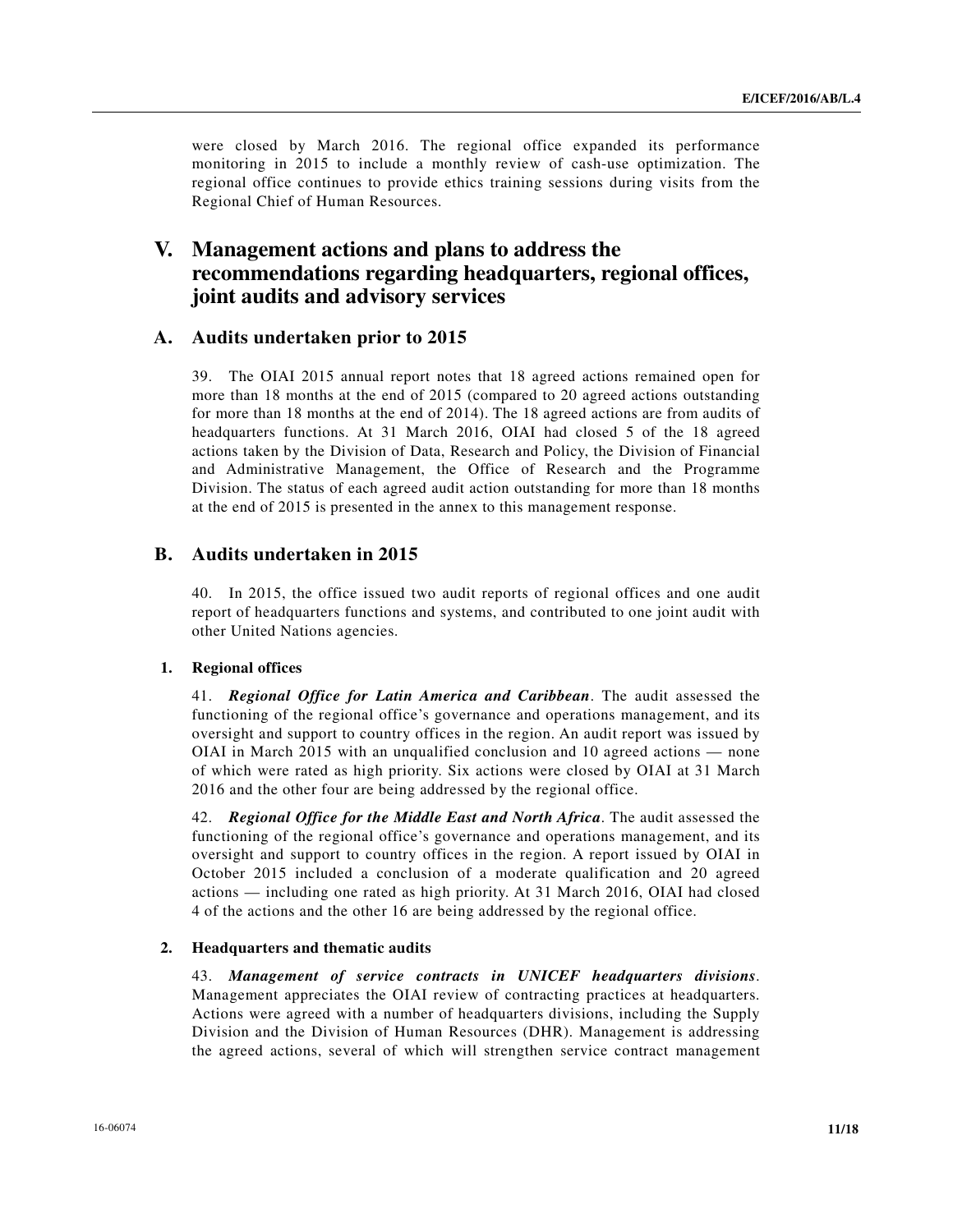guidance and monitoring in the field as well as at headquarters. Twelve of the 32 agreed actions had been closed by OIAI at 31 March 2016.

## **C. Advisory services**

44. Management values the guidance on risks and controls that the advisory work undertaken by OIAI provides. Advisory services assist management in ensuring timely intervention on issues of concern. In 2015, the office conducted five advisory services and issued four reports, as outlined below:

 (a) Quality assurance review of Moore Stephens special audits of cash transfers in Madagascar;

(b) Strengthening office management in the Haiti Country Office;

 (c) Support to strengthening governance and internal control capability of the Global Staff Association;

 (d) Conflict of Interest and Financial Disclosure Programme in UNICEF headquarters divisions;

(e) Support to donor verifications (no report).

45. The quality assurance review confirmed the appropriateness of the methods and conclusions of the special audits in Madagascar, and the advisory support provided to the Haiti Country Office assisted the country office and the regional office. The two global reports provided important advice to the Global Staff Association and the Ethics Office.

#### **D. Inter-agency audits**

46. The office participated in a joint audit of Delivering as One in Malawi, led by the United Nations Development Programme (UNDP) with participation by the audit services of four United Nations agencies (including UNDP). The audit report, which was issued by UNDP, did not include any actions specifically addressed to UNICEF. The UNICEF Representative in Malawi is working with other members of the United Nations country team to support the Resident Coordinator to address the recommendations.

# **VI. Management actions to address the findings of investigations**

47. UNICEF has a policy of zero tolerance for all forms of fraud and corruption and is fully committed to ethical practices. The organization strongly encourages reporting of misconduct and protects staff from all forms of harassment and reprisals for whistle-blowing. The Executive Director issues an annual memo to all staff reporting the disciplinary actions taken by UNICEF to address proven wrongdoings by staff.

48. The annual report of the Ethics Office of UNICEF for 2015 to the Executive Board provides extensive information on actions taken during the year by the Ethics Office to further strengthen UNICEF staff skills to identify issues of ethical choice and to take appropriate action.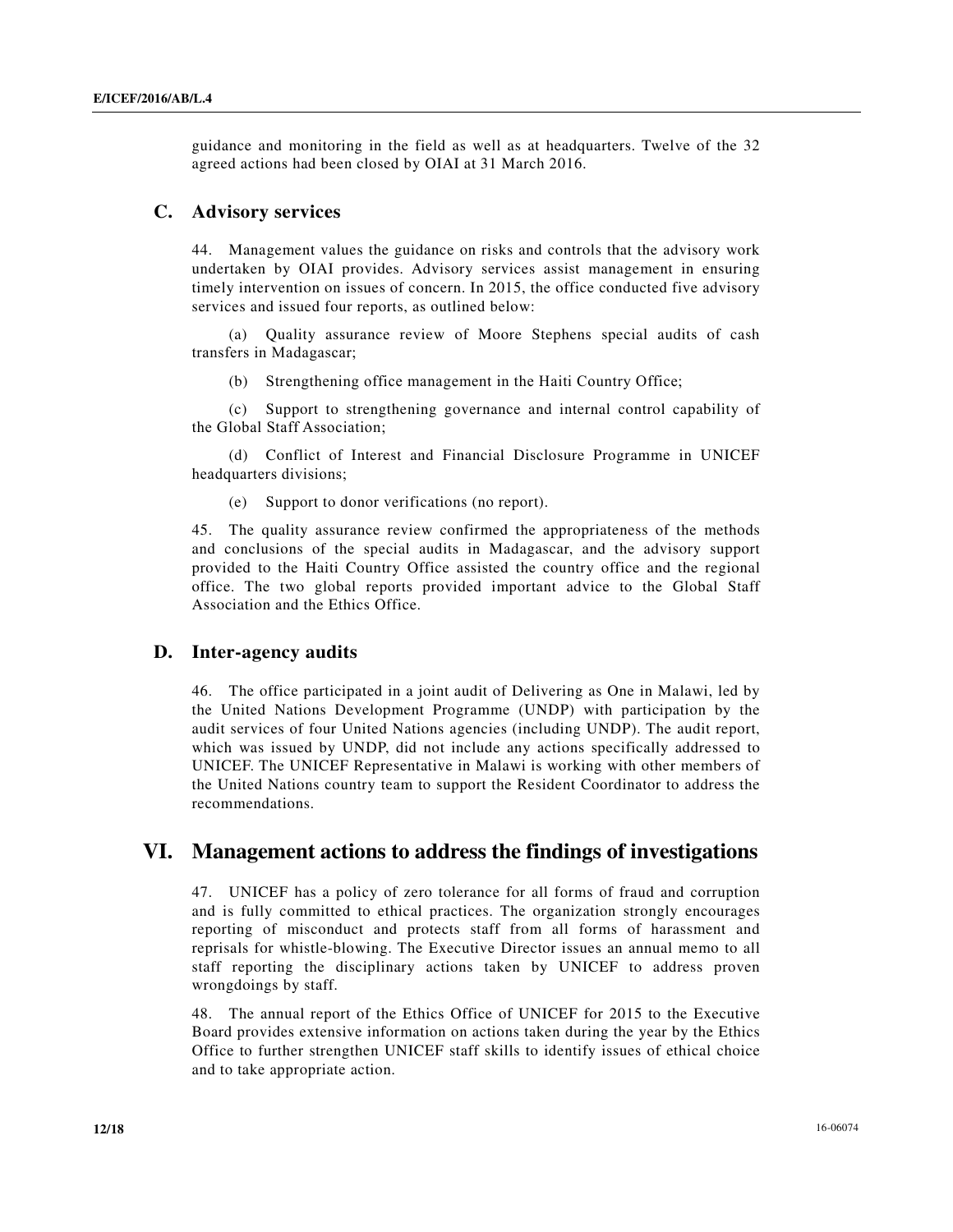49. As noted in the annual report of the AAC for 2015, management advocates and supports a "speak-up" culture within UNICEF. To this end, the concept of more open, frank and "in-the-moment" performance feedback was introduced to senior staff, with the aim of ensuring that the desired behaviours are modelled from the top. The Division of Human Resources is also introducing training for managers and staff on giving and receiving feedback. As part of the ongoing Global Staff Survey follow-up action plan, management will continue to closely monitor improvements in this area.

50. Following allegations of sexual abuse and exploitation of children by international peacekeeping forces in the Central African Republic, management prioritized the UNICEF response. This includes (a) the launch of a new set of internal alert and reporting protocols; (b) participation in the High-Level Steering Committee established by the United Nations Secretary-General to review and advise him on the Central African Republic independent panel report; and (c) the development of guidelines on prevention and response to allegations of sexual exploitation and abuse. In February 2016, in order to update the UNICEF Member States, an informal session of the UNICEF Executive Board was held on the "Report of an Independent Review on Sexual Exploitation and Abuse by International Peacekeeping Forces in the Central African Republic" and the UNICEF response to allegations of sexual exploitation and abuse in the Central African Republic.

51. To further strengthen UNICEF to respond to allegations of sexual exploitation and abuse, management has further prioritized (a) the review of recruitment procedures to include disclosure of allegations of sexual exploitation and abuse; (b) the introduction of new standard terms and conditions for contracts with institutional vendors and corporate or individual contractors or consultants related to the prevention of sexual exploitation and abuse; (c) mandatory training for all staff on the prevention of sexual exploitation and abuse; (d) an increased focus on victim/survivor assistance through ongoing child protection/gender-based violence programming efforts; and (e) improved capacity and skills of the OIAI staff to investigate allegations of sexual exploitation and abuse. Some of these actions have been completed and others are ongoing.

52. A dedicated Investigations Unit in OIAI carries out investigations in accordance with the Uniform Principles and Guidelines for Investigations, and in conformity with due process principles, as laid out in chapter X of the United Nations Staff Regulations and Rules. In 2016, the capacity of the OIAI Investigations Unit was further strengthened and the unit now has seven professional posts. The established channels, including a dedicated anonymous email address (integrity1@unicef.org), are being used to bring concerns and allegations of wrongdoings to the attention of OIAI.

53. Management notes that 90 allegations of wrongdoing were reported in 2015, compared to 79 in 2014. In addition, 52 allegations were carried over from 2013 and 2014, making a total of 142 cases managed in 2015. The office closed 101 of the 142 cases in 2015 and carried 41 forward to 2016.

54. Management notes with appreciation that OIAI assesses all allegations and investigates those that it believes warrant additional consideration. Management also notes that the pace of case resolution accelerated in 2015, when 71 per cent of cases were closed compared to the previous year when 58 per cent of cases were closed. The increase in the number of investigators has contributed to this improvement.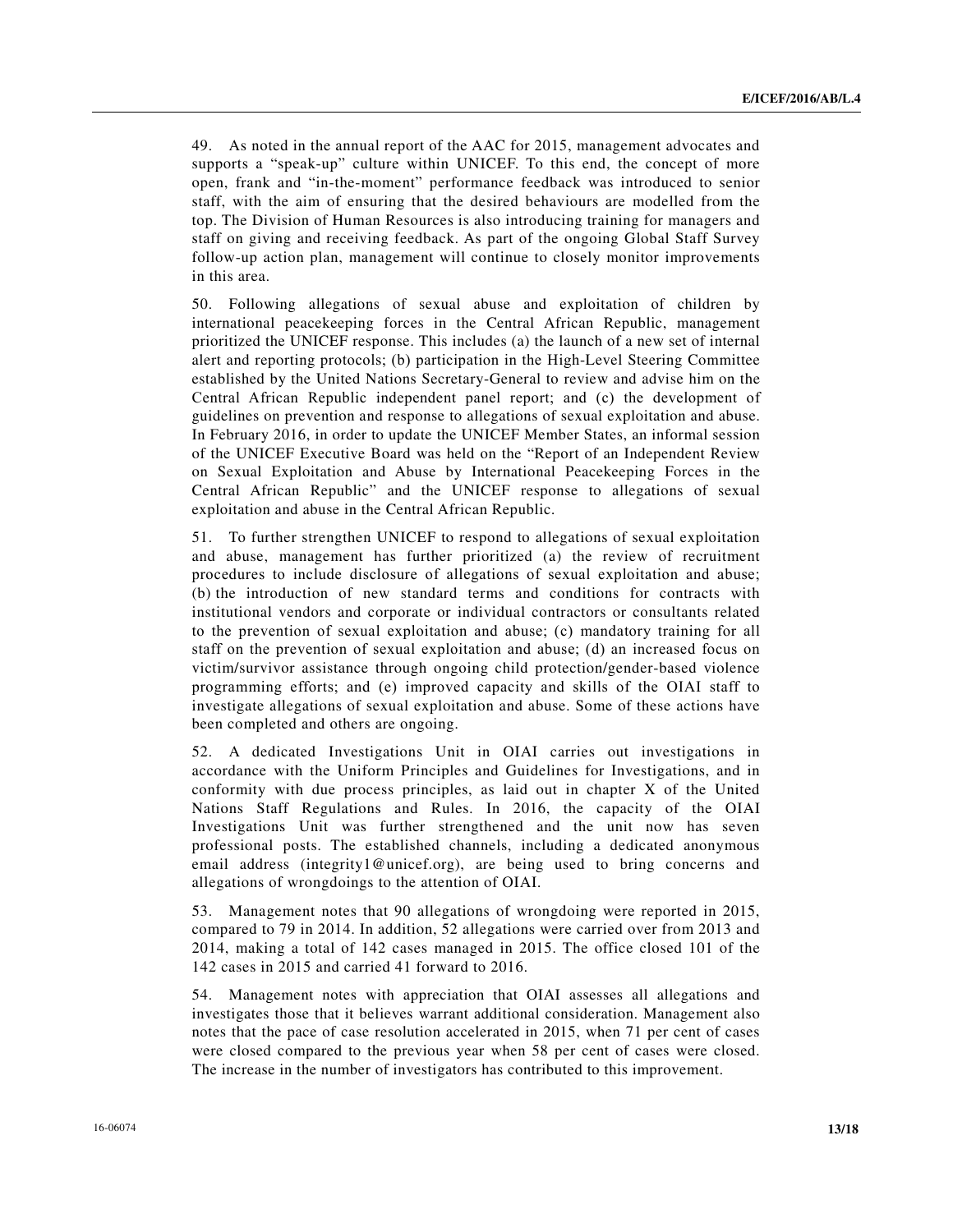55. Management was concerned that one of the allegations received in 2015 was classified as whistle-blower retaliation. The OIAI investigation report was submitted to the UNICEF Ethics Office, which reviewed the case and the background documentation. The Ethics Office concurred with the conclusion of the investigation report. The case was accordingly referred to the Division of Human Resources, which concluded after careful review that the case be closed due to insufficient evidence.

56. The majority of the 101 investigation cases closed in 2015 consisted of fraud involving misuse of programme funds by third parties (38 cases, of which 25 resulted in two consolidated investigation reports submitted to management), followed by inappropriate staff conduct (14 cases, of which 3 resulted in investigation reports submitted to management), and medical insurance plan fraud (8 cases, all of which resulted in substantiated cases leading to 1 dismissal, 4 resignations and 3 actions against former staff). Management notes the increase in the number of cases of medical insurance fraud compared to 3 in 2014, but also notes the 100 per cent rate in substantiation of allegations and that recovery actions are under way against identified losses.

57. Management takes note of the geographic origination of substantiated allegations in 2015, with 63 per cent coming from Eastern and Southern Africa (due to 25 individual cases in two consolidated investigation reports in one country), 13 per cent from West and Central Africa and 10 per cent from East Asia and the Pacific.

58. UNICEF pursues and seeks recoveries of all identified financial losses. The potential losses identified in closed investigation cases in 2015 was \$790,095. This amount includes \$369,224 in burglary, robbery or theft of UNICEF property or funds; \$341,145 through fraud involving the misuse of programme funds by third parties; and \$79,726 medical insurance plan fraud. UNICEF made recoveries amounting to \$23,900 to 31 December 2015, and efforts continue to recover the balance of the funds.

59. All eight cases submitted to the Policy and Administrative Law Section of DHR in 2015 were closed by 31 December 2015 through two dismissals, two separations with compensation, one demotion, one written censure, one closure without further action following resignation of the staff member, and one case that resulted in no further action. The OIAI 2015 annual report also notes that a case from 2014 was closed in 2015 through dismissal of the staff member. One of the cases closed through dismissal is under review by the Office of the UNICEF Legal Adviser for possible additional action.

# **VII. Management actions to address the concluding observations in the UNICEF Audit Advisory Committee annual report for 2015**

60. UNICEF management appreciates the important contribution of the AAC to the effective and independent oversight of the organization. As noted in the concluding observations of the AAC for 2015, during the year, the committee members regularly interacted with the Deputy Executive Director for Management and other senior managers, and met with the Executive Director.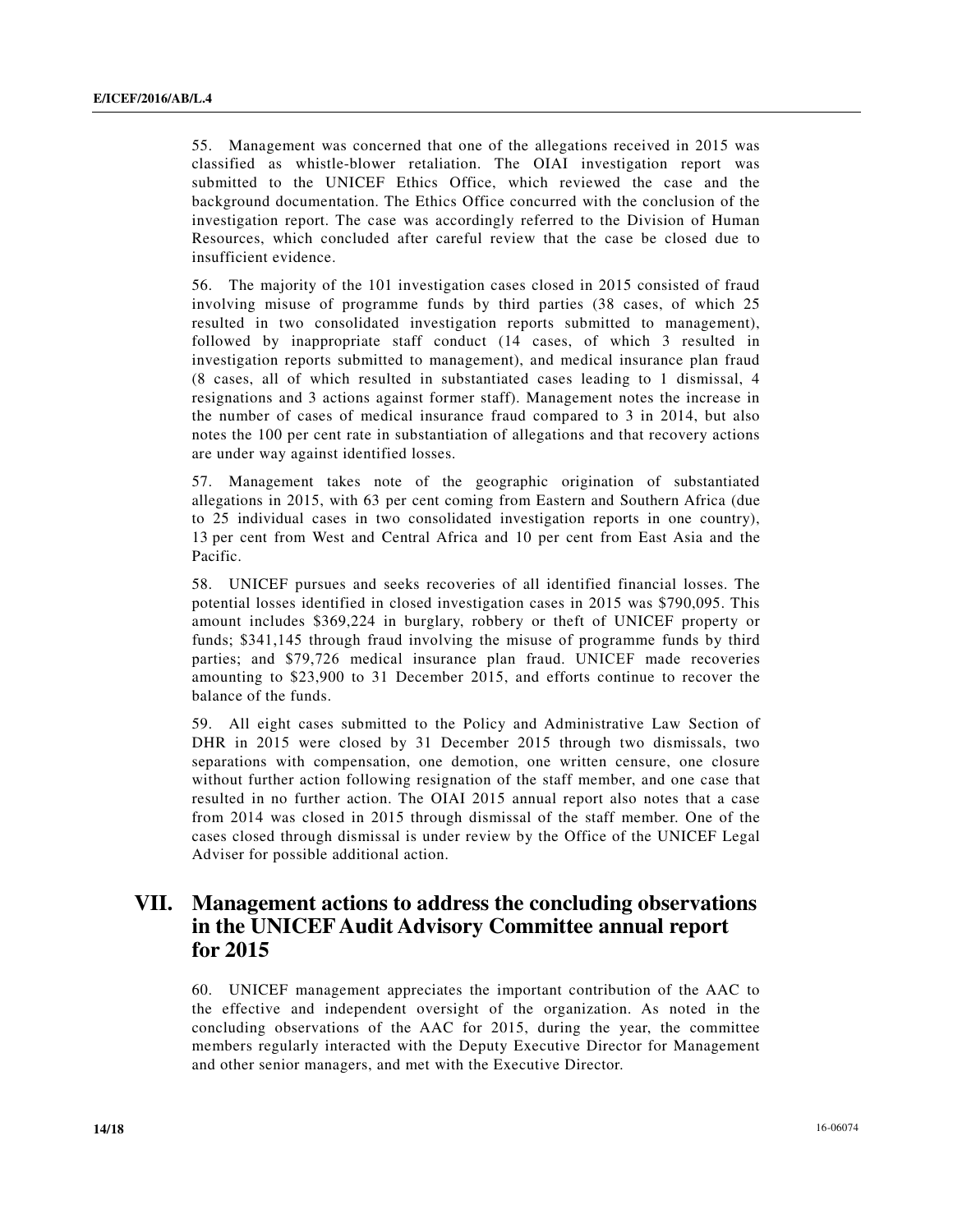61. UNICEF management notes and appreciates the assessment and advice the AAC has provided in its 2015 annual report, including the assurance that OIAI has implemented the recommendations from the 2013 independent quality assurance review. Management has given careful consideration to the AAC report and:

 (a) Notes the assessment by the AAC of the soundness of identification by UNICEF of the risks associated with the establishment of the Global Shared Services Centre (GSSC), and agrees with the AAC observation that continued attention to field office practices related to the GSSC is required;

 (b) Notes the recognition by the AAC of the improvements in HACT management, and agrees with the need to maintain attention to the quality of HACT implementation;

 (c) Notes that accountability for the accuracy of inSight data has been addressed by UNICEF, and that monitoring the status of management actions to address the recommendations from evaluations is included in the Country Office Performance Scorecard.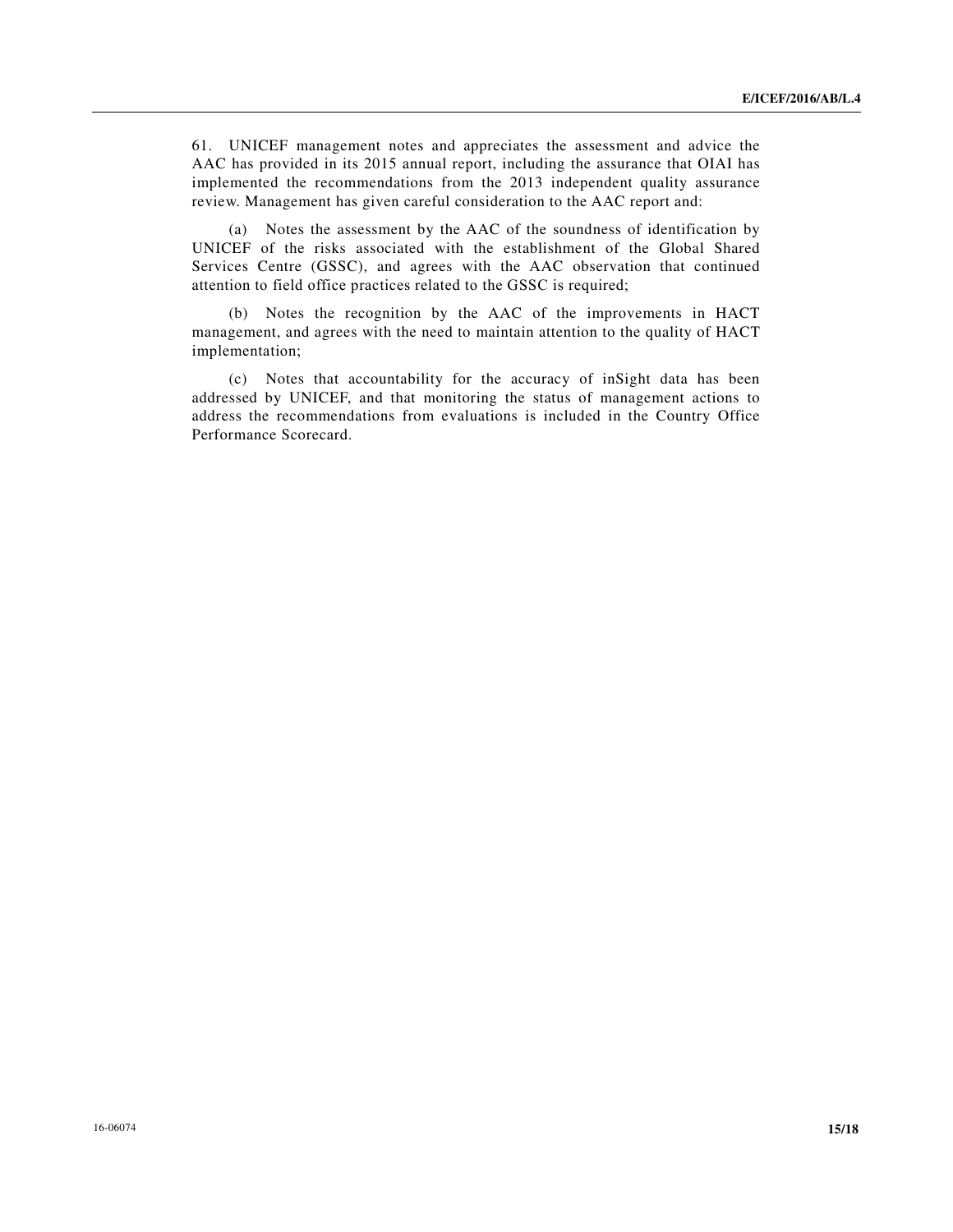### **Annex**

# **Progress update on audit recommendations that remained unresolved for more than 18 months as of 31 December 2015**

*Agreed action in the OIAI Annual Report Progress update* 

## **Audit of the framework for managing policies and procedures, issued June 2012 (three actions)**

Two actions pertain to a governance structure for managing organizational policies, procedures and guidance; and establishing minimum standards for policy development and management.

One action pertains to defining a common organizational platform for storing all policies and procedures.

### A governance structure and standards have been drafted and are planned to be issued in 2016.

The platform's technical specifications have been defined and the request for proposal is in progress for implementation in 2016.

### **Audit of user access controls and segregation of duties, issued April 2013 (one action)**

One action pertained to drawing up a policy formalizing the governance structure concerning user roles, documenting the processes relative to the oversight bodies and supporting teams, and seeing that governance and oversight over the Enterprise Resource Planning (ERP) system user access security become fully operational.

### **Audit of UNICEF treasury management, issued July 2013 (five actions)**

One action pertains to exploring alternative treasury technology software to provide the automation required to meet treasury management requirements efficiently and accurately.

One action pertains to ensuring that for all banking relationships with global providers, there are written agreements with financial partners consistent with United Nations terms and conditions, and to establish, to the extent possible, depository accounts with global and regional financial institutions, rather than local banks, for country office operational and private sector donor accounts.

The Office of Internal Audit and Investigations (OIAI) closed the agreed action in March 2016, following the demonstration of completion by management.

Extended functionality of the UNICEF ERP system has been partially implemented. One software enhancement (Portfolio Analyzer) has proven complicated to implement, but is expected to be launched during the second quarter of 2016.

Two agreements have been signed, another two are expected to be signed during the first quarter of 2016, and two are dependent on the United Nations Office of Legal Affairs for negotiations with the banks, which are under way.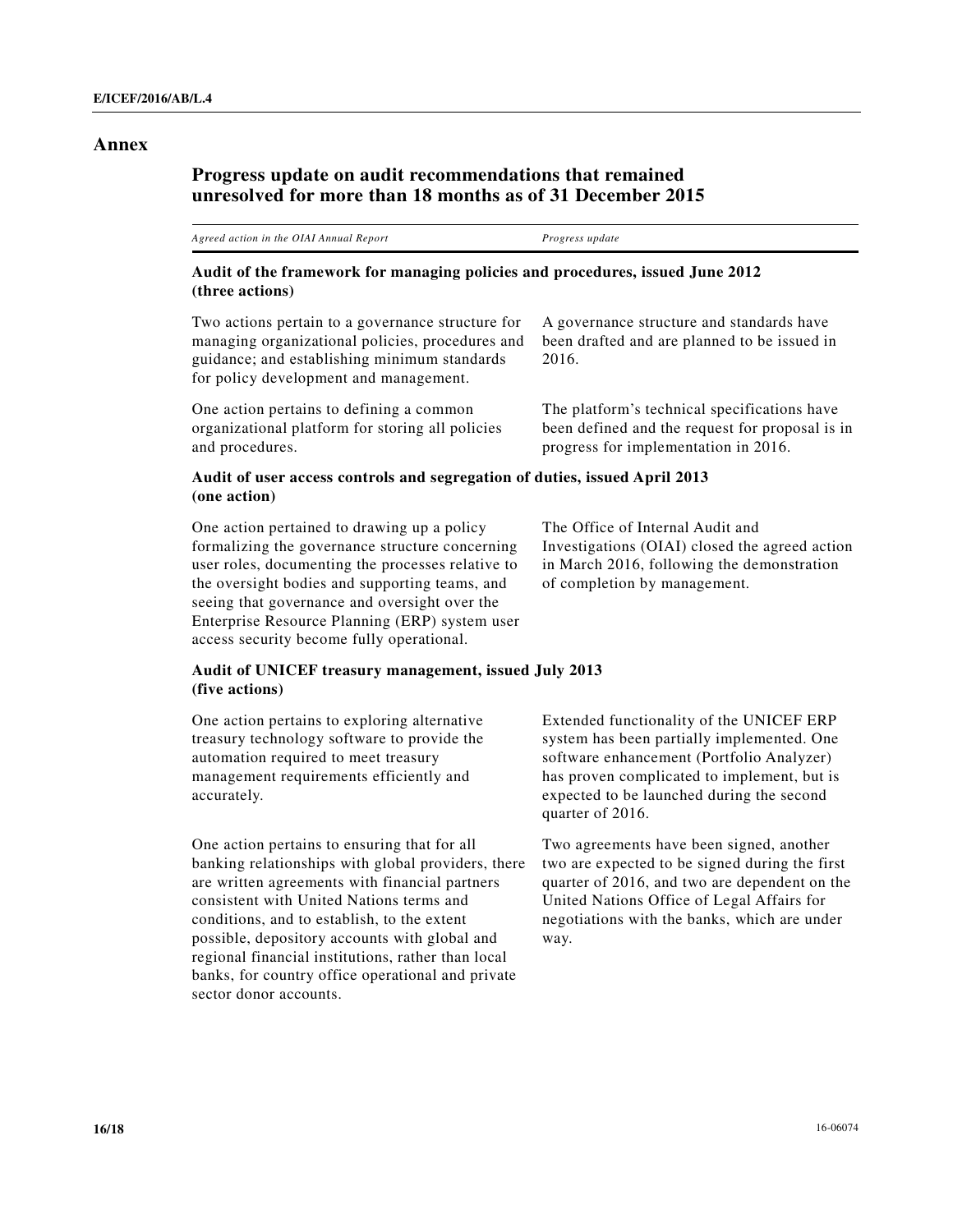| Agreed action in the OIAI Annual Report                                                                                                                                                                                                                                                                                                                                               | Progress update                                                                                                                                                                                                                                                                                                                  |  |  |
|---------------------------------------------------------------------------------------------------------------------------------------------------------------------------------------------------------------------------------------------------------------------------------------------------------------------------------------------------------------------------------------|----------------------------------------------------------------------------------------------------------------------------------------------------------------------------------------------------------------------------------------------------------------------------------------------------------------------------------|--|--|
| One action pertains to implementing the SAP<br>cash forecasting and cash management modules.                                                                                                                                                                                                                                                                                          | This action has not been implemented due to<br>financial constraints. Management will assess<br>information-technology-enabled projects in<br>June 2016 to consider the feasibility of<br>addressing this action.                                                                                                                |  |  |
| One action pertains to the Division of Financial<br>and Administrative Management (DFAM)<br>securing sufficient technological and staffing<br>resources to monitor established risk control<br>policies and guidelines; the prioritization of SAP<br>configuration and reporting requirements for<br>treasury management; and assessment of SAP<br>technology expertise requirements. | Extended functionality of the UNICEF ERP<br>system has been partially implemented. One<br>software enhancement (Portfolio Analyzer)<br>has proven complicated to implement, but is<br>expected to be launched during the second<br>quarter of 2016. Additional staffing has been<br>requested and will be reviewed in June 2016. |  |  |
| One action pertains to DFAM implementing the<br>SAP Portfolio Analyzer to produce robust<br>investment portfolio performance metrics.                                                                                                                                                                                                                                                 | The SAP Portfolio Analyzer has proven<br>complicated to implement, but is expected to<br>be launched during the second quarter of<br>2016.                                                                                                                                                                                       |  |  |
| Audit of the Public Sector Alliances and Resource Mobilization Office (PARMO) issued                                                                                                                                                                                                                                                                                                  |                                                                                                                                                                                                                                                                                                                                  |  |  |

#### **Audit of the Public Sector Alliances and Resource Mobilization Office (PARMO), issued December 2013 (two actions)**

Two actions pertain to the Office of the Executive Director (OED) agreeing to issue an Executive Directive stating the strategic vision and implementation framework for the UNICEF resource mobilization function, outlining the roles and responsibilities assigned to PARMO (now the Public Partnerships Division, PPD) and other UNICEF organizational units; and establishing a strategy and requirements to improve the quality and timeliness of donor reports at the global level; clarifying the responsibilities of PPD and regional offices regarding oversight and support on donor reporting.

A draft directive on fundraising is with OED for final review and issuance. The draft directive addresses issues contained in this agreed audit action.

## **Audit of the Office of Research (OoR), issued December 2013 (four actions)**

One action pertains to OED establishing a policy on research that outlines the mandate, objectives, responsibilities, authorities and accountabilities of OoR as well as the other research-producing entities in UNICEF; sets standards for UNICEF research; clarifies reporting requirements to the Executive Board; and establishes mechanisms to monitor and report on compliance with the policy.

The draft research policy is with OED for final review and issuance. The draft policy addresses issues contained in this agreed audit action.